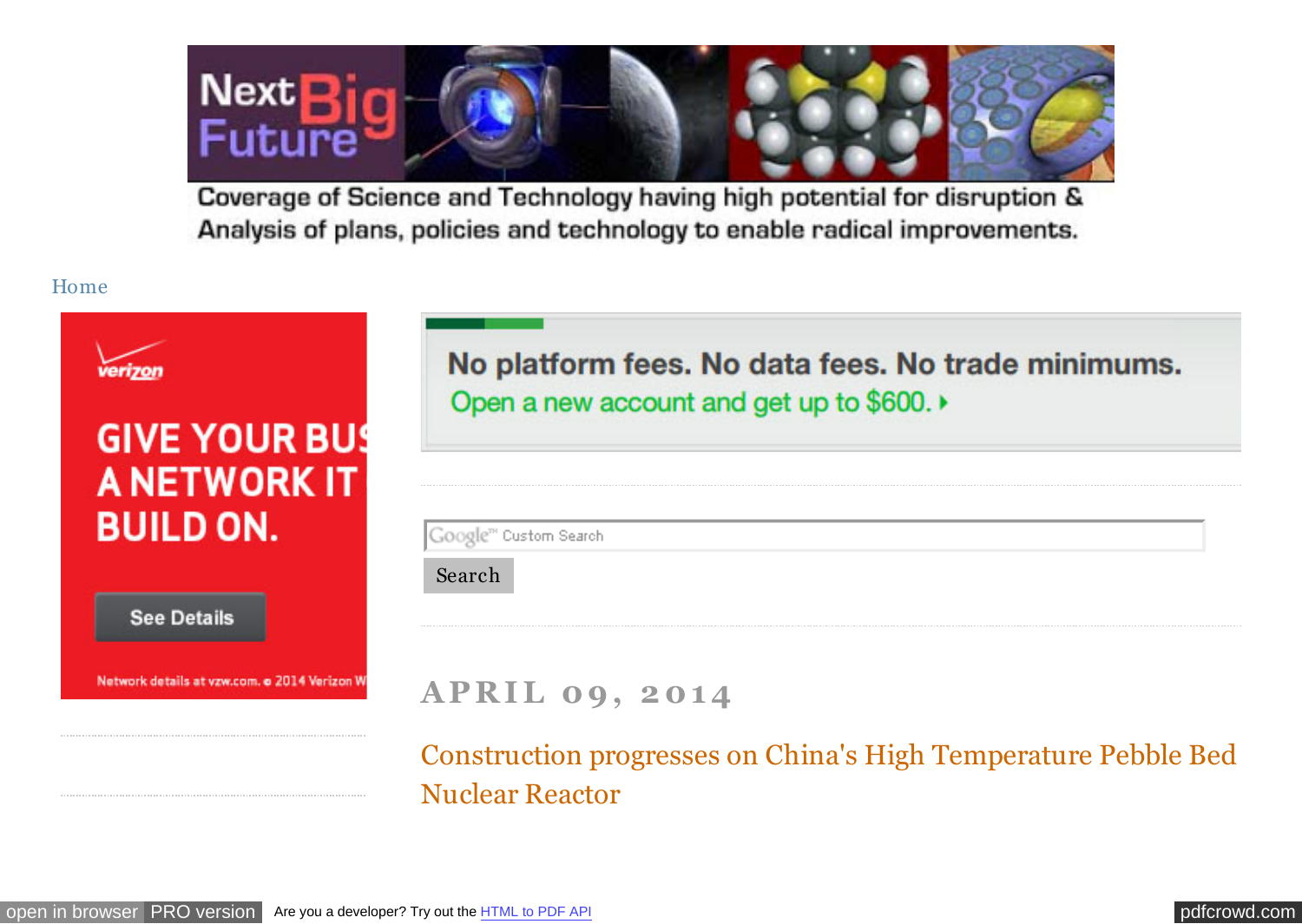# **S U B S C R I P T I O N O P T I O N S**

## POWERED BY

[Get Updates by RSS](http://feeds.feedburner.com/blogspot/advancednano)





Get Free Updates by Email

## Subscribe me!

Rea d la test h ea dlin es in y ou r

fa v or ite n ew s r ea der



# **D I S Q U S C O MME N T S**

#### **[PEOPLE](#page-0-0) [RECENT](#page-0-0) [POPULAR](#page-0-0)**

**Most Discussed**





pouring of [concrete for the basemat of](http://googleads.g.doubleclick.net/aclk?sa=l&ai=Ci4R__qOCU5OlHfTe0AHM1ICADvurktEGu_qZ84kB2sGi3jIQASDktvwCUNSOtKr4_____wFgyQagAa2on8kDyAECqAMByAPBBKoEsQFP0OSg_zTWWRK_T7o5RUwogAbE7CiftC6CLKKTTbnyvG-h2bEPzY0PyJcFP8xd1DyvcnEyfa98cI6Xn2nxrTblJc0HjbR0WrVnekebSwnMY4nA64wSLito0mDlHZbHITs6_weM2BpjMI5Av6Yy2QUZdihjStTqXu7vhsys9NCxngw3RE5xy_ZN6ZNTaj0NJgn8PS4n4YnvsS6HIxC_K444IyO0IWHwD0WAyjczRMIwInSgBgKAB7vX4DY&num=1&sig=AOD64_0ZPAwfVVmg8p3AjrKQlrhOewrO2A&client=ca-pub-2647001505857353&adurl=http://www.idateasia.com/go.php%3F16053) the first HTR-PM unit - a demonstration hightemperature gas-cooled reactor - at Shidaowan in China's Shandong province was recently completed. Another 19 of the small modular reactors could follow.

[2](http://twitter.com/search?q=http%3A%2F%2Fnextbigfuture.com%2F2014%2F04%2Fconstruction-progresses-on-chinas-high.html)

43

HTR-PM are modular reactors that will be mainly factory mass produced.

+5 Recommend this on Google

The first one is taking 5 y ears to

make. The reactor module will head towards about two y ears to build when they are making them by the dozen.

MBEFO

The demonstration plant's twin HTR-PM units will drive a single 210 MWe turbine. It is expected to begin operating around 2017 . Eighteen further units are proposed for the Shidaowan site, near Rongcheng in Weihai city .

Work began on two demonstration HTR-PM units at China Huaneng Group's Shidaowan site in December 2012. Since then, the foundations and columns to support the reactor building have been installed.

Two demonstration CAP1400 units - scaled up versions of Westinghouse's AP1000 are also planned for the Shidaowan site. About 80% of components for these will be made in China. The Shidaowan site is part of the larger Rongcheng Nuclear Power